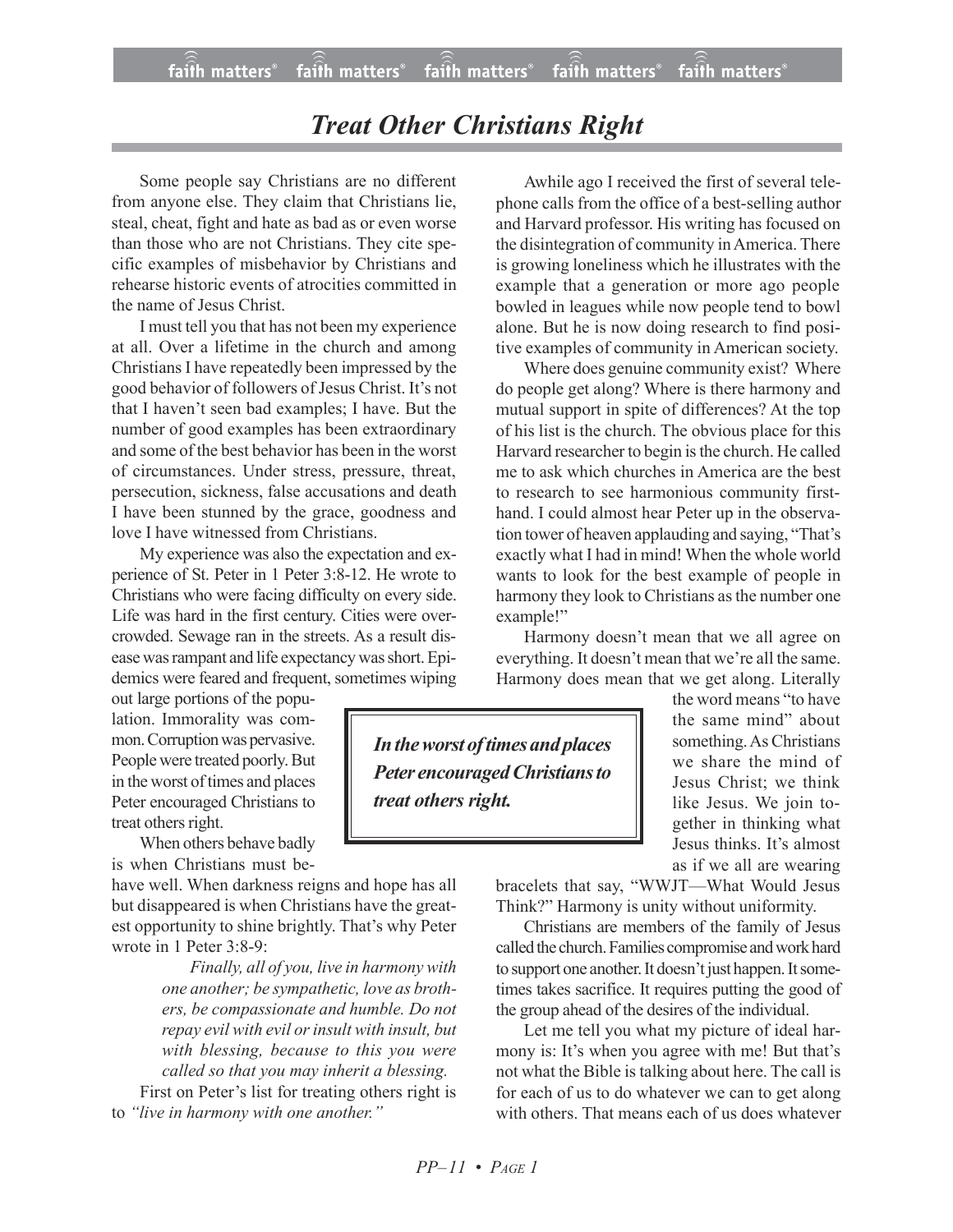we need to do to bring peace into our relationships with others. We see harmony as a personal responsibility. It is my job, not someone else's.

Second on Peter's list for treating others right is sympathy. This word comes for the Greek word "pathos" which means "feelings" or "emotions". The prefix means "with". So, sympathy means to "feel with someone else".

Sometimes there isn't much we can do to change a difficult situation. She lost her job. He was in a car accident. Health insurance won't pray. The diagnosis is terminal. The marriage is over. The lawsuit is lost. The verdict is "guilty". The break-up is permanent. We may not have money to lend, the answer to the question or any reasonable solution to the problem but we can feel with others. We can cry with them. We can listen to their hurts and horrors. We can tell them we're sorry.

Sympathy is one of the most marvelous gifts anyone can give. It's not that we can fully understand. It's not that we actually feel the same elation or pain. It's not that we agree with everything they've done. But we are joined together at the heart. We imagine what it would be like to be in the other person's situation. We feel sympathy for the person with AIDS. Our hearts go out to the person in prison whether he or she is guilty or innocent. We sense the pain of the broken heart. We're saddened by the widow's loneliness. We're angry over crimes and injustices against the poor. We weep with those who are abused.

As Christians we should never be insensitive to the plight of others. Always feel more sympathy than blame. Always remember that could be you suffering. Be sympathetic!

Third on Peter's list for treating others right is to "love as brothers." Maybe Peter should have added an age here. Some young brothers can be downright mean to each other. Some people come from families where the worst example of love is the relationship between brothers.

On second thought, maybe Peter knew what he was talking about. He had a brother named Andrew. They grew up together in the northern part of Israel. As adults they bought a boat and began a fishing business together on Lake Galilee. Andrew was instrumental in Peter becoming a follower of Jesus. Between his own experience and observation of others he knew there is a bond between brothers unlike any other. When parents die young brothers have to watch out for each other. When life's problems press in, brothers can always talk to each other. When everyone else abandons you your brother will take your calls. There is a relationship of guaranteed mutual support that is common between brothers in all places and at all times.

As Christians we are to love one another as if we are related to one another. We may not always agree or even like each other but we are still brothers and sisters who are there for each other. When all others abandon us Christians need to stick together.

Anyone who reads the Bible, attends church regularly or has been a Christian for a long time has heard this love stuff many times before. It's something of a blessing and a curse. Love sounds good and we all want to be loved, even when we're at our worst, but the problem is that when we read in the Bible that we're to love others, most of us think of the meanest, most cantankerous, offensive, obnoxious and unlovable person we know. Just the thought of loving that person makes our faces twitch and our stomachs churn. Yuk!

I'll tell you what. I've got a deal to offer you. Love someone else. Go ahead. Pick some Christian to love. Pick one you like. Pick one who likes you. Pick someone to love who has a high predictability of success. Get started with someone you want to love like a brother and move up to someone less loveable as a next step.

Okay, have you picked someone to love? Now what are you going to do? How are you going to love that person? Think of one thing you could do to express Christian love to someone else. Think of what you could do that would cause others to say, "Wow! Those Christians love each other like the best of brothers and sisters." Got it? You've picked someone to love. You've thought of something to do. Now . . . *"love as brothers."*

Number four on Peter's "do good list" is compassion. The Greek word originally meant courage. Compassion is doing something courageous to help someone else.

In some ways sympathy and compassion are pretty much the same. They both have to do with feelings toward others. Perhaps we may think of sympathy more as the feeling and compassion more as the courageous action that flows out of sympathy.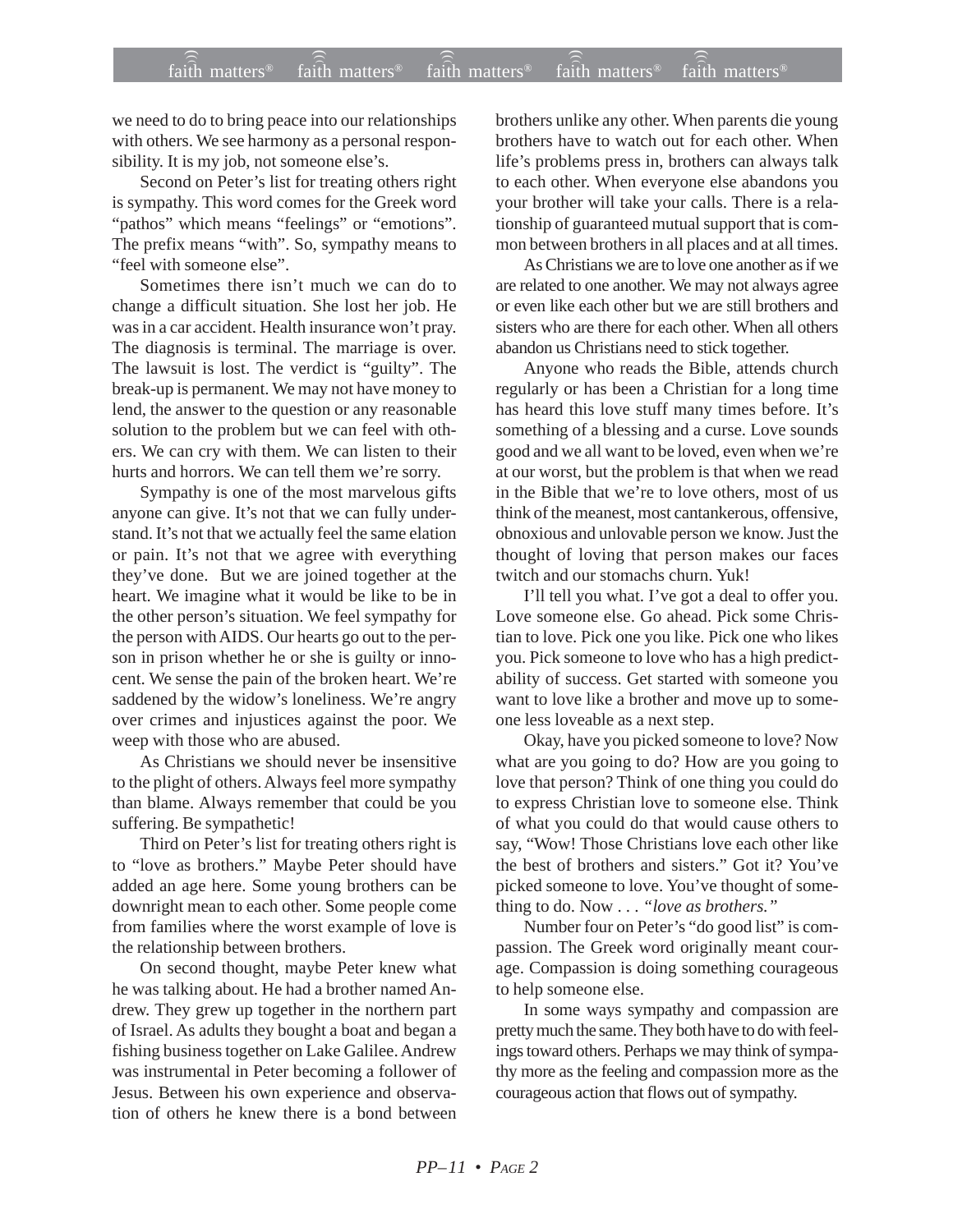## $f$ ai $\widehat{(\widehat{\widehat{\mathfrak{n}}})}$  matters®  $f$ ai $\widehat{\widehat{\mathfrak{m}}}$  matters®  $f$ aith matters®  $f$ aith matters® faith matters<sup>®</sup> ))) )))

We live in a time when it's especially challenging to be compassionate. We see so much suffering that we are desensitized. We hear about millions dying of AIDS in Africa and flip the channel to another newscast where we see body parts from a suicide bombing in Israel and then skip over to flooding or a school shooting in America. After awhile it's just news, not people. It isn't our problem. We lack compassion because we are so frequently exposed to the sights and sounds and stories of human pain. Compassion calls us to do something courageous for others. Get involved. Help out. Become engaged in the fight.

Recently I visited a church in Atlanta, Georgia, and heard about a successful businessman there, the founder and primary owner of one of America's larger fast-food chains. He builds his business schedule around teaching a Sunday School class of young teen-age boys each weekend. He personally visits in the home of every student. He has taught the same age class for decades, staying connected even after they get promoted. Often he gets jobs for his former students.

Last year he had a student who was one of nine children in one family. He visited their rental unit and got to know the family. He saw the inadequate conditions in which they were living and thought about the house he and his wife lived in—just the two of them in this great big house. He felt sympathy and then acted compassionately. He gave his

home to the family. He figured they needed it more than he needed it . . . so he **gave** it to them. Not for publicity. Not for a tax deduction. Not to get anything in return. He just gave it to them. What a courageous,

compassionate thing to do. That's exactly what the Bible is here talking about. It was a totally Christian thing to do.

Most of us can't give away a house but all of us can think and act courageously for the good of others.

Last on Peter's list on how to treat others is humility. This speaks to how we relate to one another in all areas. As Christians we should never speak with pride or superiority or arrogance or ambition.

Have you ever been treated really well by someone who proudly looks down on you with an air of superiority? It's a humiliating experience. Some people love to play the game of being better than others. Even when they're doing acts of kindness that seem generous it's always to make them look better.

As Christians we are never to have that type of arrogant, superior attitude. We are to keep our eyes on Jesus Christ. It is then that we become keenly aware of our own frailty and mortality. We realize that we are human creatures who are no better than anyone else.

This past week I was surfing through the television stations and came across the end of a sermon by a Roman Catholic priest. He was talking about humility and he said, "Humility is not being selfless; humility is less of self." That's exactly right.

One of the top selling business books in America is Jim Collins' Good to Great. In it he identifies those few American companies that move from being good to becoming truly great by sustaining quality while giving investors long-term return on their investment. He and his researchers from the University of Colorado in Boulder analyzed what caused this to happen. They found that a key characteristic of great companies is "Level 5" leadership. This is the executive who "builds enduring greatness through a paradoxical blend of personal humility and professional will."

Collins explains that the top-level business executive who is humble demonstrates a compelling modesty, shunning public adulation, and is never

*As Christians we should never be insensitive to the plight of others.*

boastful. This person acts with quiet, calm determination. He or she relies principally on inspired standards, not inspiring charisma, to motivate. This executive channels ambition into the com-

pany, not into self, and sets up successors for even greater achievements in the next generation. She or he looks out the window, not in the mirror, to apportion credit for the success of the company to other people.

How very Christian and biblical. Change a few words and you have pretty much what 1 Peter 3:8 is talking about. The very best leaders of America's very best companies are those who fit the description of Christians in 1 Peter 3:8.